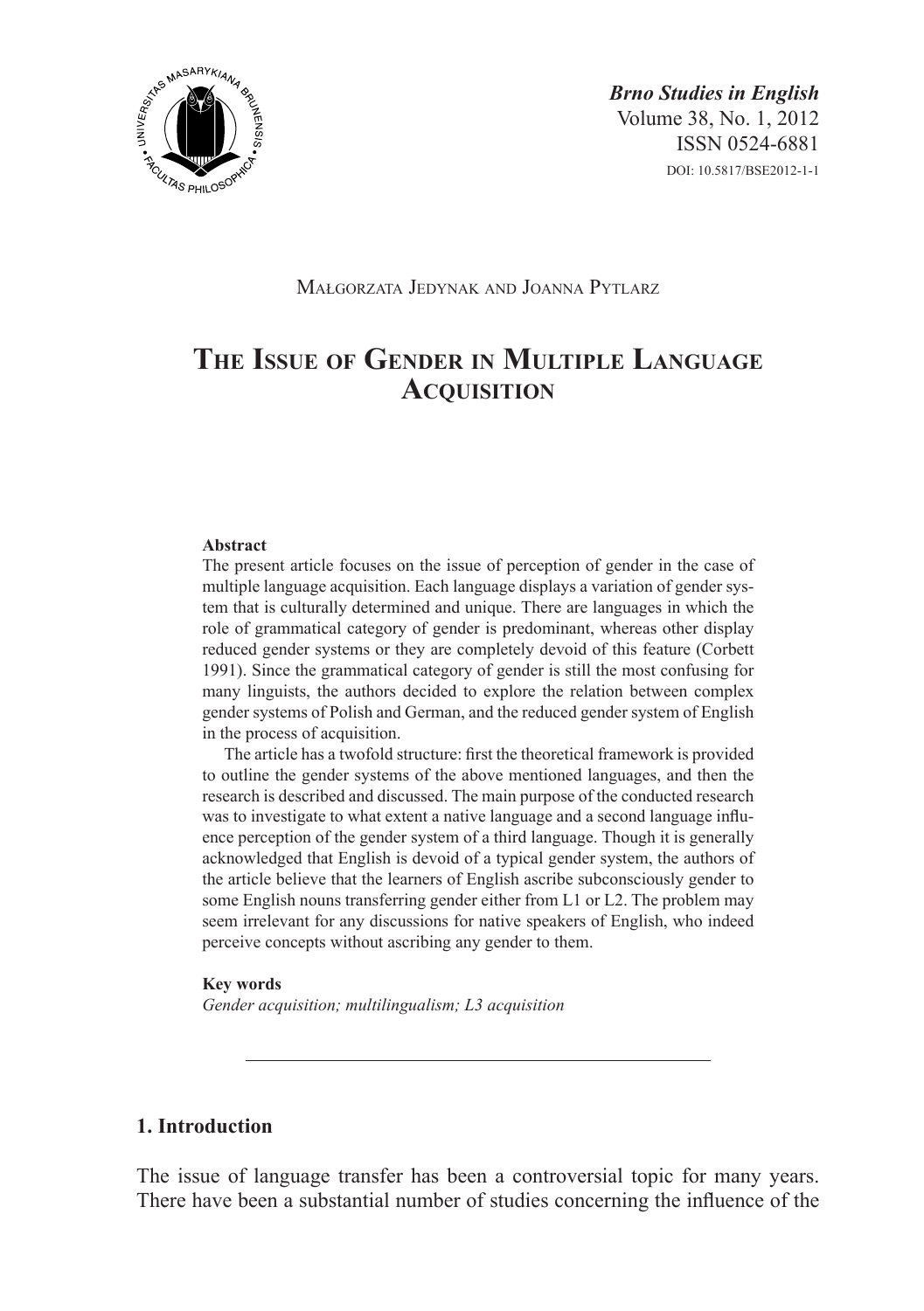knowledge of a native language upon second language acquisition (e.g. George 1972). Since every language has its own system, acquiring foreign languages may cause problems, inasmuch as languages comprise in both similarities and differences that may become obstacles in the process of acquisition (Lado 1957). Due to the present demand for the knowledge of several foreign languages, the area of the research into cross-linguistic influence expands into the relation between not only L1 (native language) and L2 (second language), but also between L2 and L3 (third language), and the subsequent languages. Thus, as Jessner (2006) notices, the research in the field of L3 acquisition is complex as it investigates many parallel relationships.

## **2. Main issues related to gender systems**

In some languages, gender system is very complex, and in others, it is absent. The gender classification frequently corresponds to the sex distinction in a real world, but originally gender meant 'sort' or 'kind' of a noun, from Latin *genus* denoting type of an object, and this is the meaning of *gender* for contemporary linguists (Huddleston and Pullum 2002). Pinker (1994) points out that in many languages the gender of nouns corresponds to the distinction *he/she*, hence to the distinction of sex, and this differentiation is marked by sounds i.e. word endings or they are classified into categories without any marking.

In the Polish language, the semantic and the formal rules of gender assignment coexist According to Corbett (1991), there are three genders in singular: masculine, feminine, and neuter, and two in plural: masculine personal and the remainder. Polish has grammatical gender that is indicated by inflectional endings. According to Fisiak et al. (1978), the gender agrees with adjectives, verbs, demonstrative pronouns, and numerals (ex. Personal feminine. *Ta wysoka kobieta głośno śpiewała*.). Additionally, as Corbett (1991) notices the agreement markers in Polish exist for both singular and plural form.

Usually, the semantic assignment works in nouns denoting humans, therefore, females are feminine, and males are masculine. However, there are some exceptions to this rule. For instance, nouns that denote young humans or animals are neuter (*dziecko*, *niemowlę*, *szczenię*, *prosię*). The neuter gender is taken by also diminutives and augmentative forms (*chłopię*, *babsko*, *psisko*). Additionally, Polish has some nouns that refer to males but decline in singular like feminine nouns, e.g. *artysta – artyście, artystę,* or *poeta – poecie, poetę* (compare with feminine *kobieta* – *kobiecie*, *kobietę*)*.* These nouns, however, are accompanied by verbs and adjectives that take masculine forms (*wielki* artysta *zmarł*) (Fisiak et al. 1978).

In the case of the majority of non-human, animate nouns (animals), their gender is not semantically determined (*ten lis*, *motyl* and *ta ćma*, *łasica*). Only the animals that are considered as higher, especially domestic animals, have separate forms indicating the masculine and feminine gender (*byk/krowa*, *ogier/klacz*, *kocur/kotka*).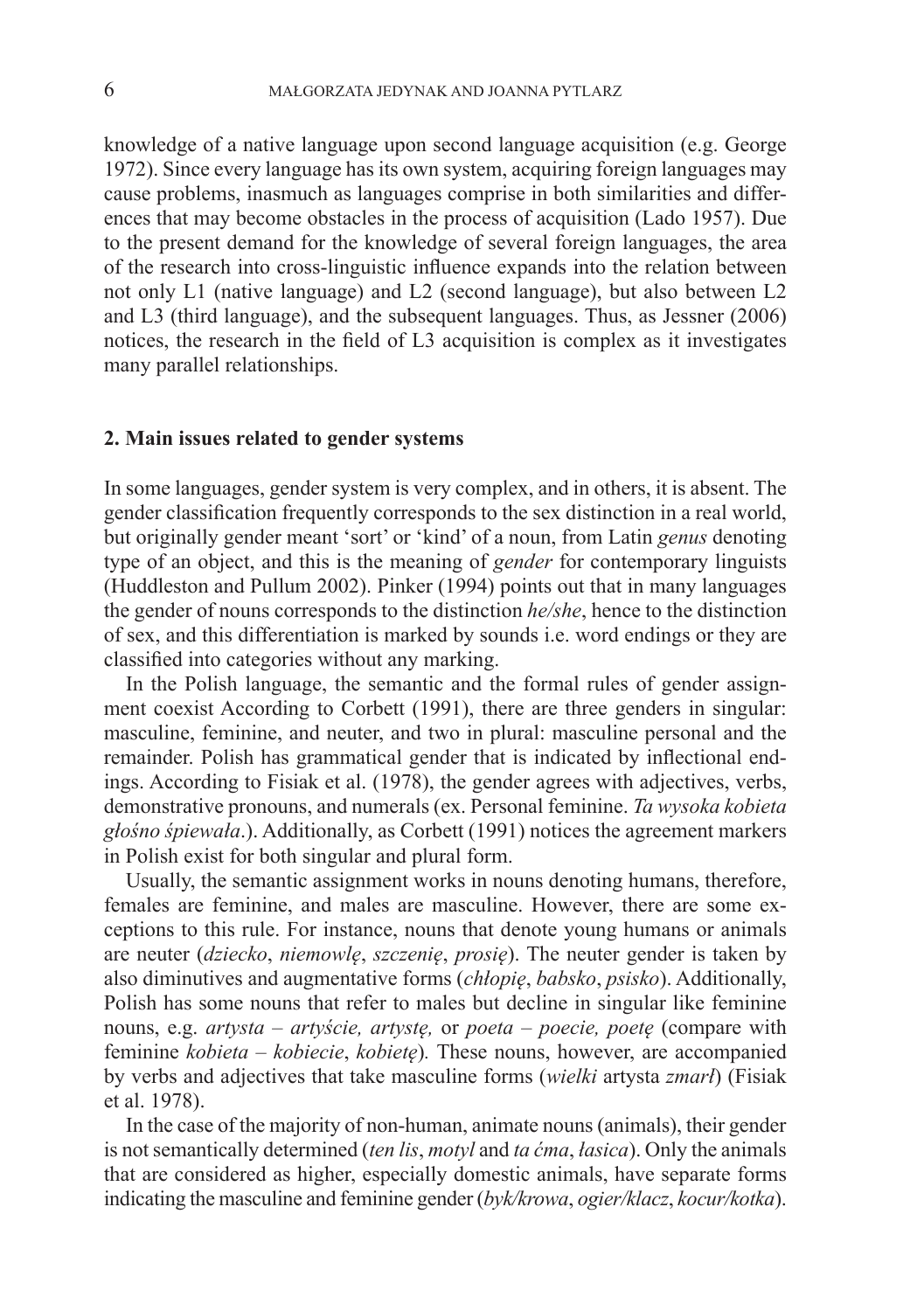German system of gender assignment plays an important role in the syntax, similarly to the gender assignment of Polish. The gender is visible in the forms of nouns and agreement patterns between a head noun and various dependents within NP, such as articles and attributive adjectives (Huddleston and Pullum 2002), as in the examples:

| 1. der Garten | 'the garden' | [masculine] |
|---------------|--------------|-------------|
| 2. die Wand   | 'the wall'   | [feminine]  |
| 3. das Haus   | 'the house'  | [neuter]    |

The level of gender grammaticalization is high, higher than in English, for instance. In the syntactic constructions, the antecedent and a personal pronoun occupy fixed positions, with noun as head, article as determiner, and adjective as modifier, and such agreement is strict in German (Huddleston and Pullum 2002). According to them, German shows three genders. The assignment is based to some extent on semantic rules and phonological rules.

Nouns denoting males and females are masculine and feminine. Moreover, there are many nouns denoting superordinate categories that are neuter, such as *Instrument* 'instrument' in contrast to *Guitarre* 'guitar' that is feminine, *Obst* 'fruit' and masculine *Apfel* 'apple', *Gemüse* 'vegetable' and feminine *Erbse* 'pea'. Furthermore, nouns denoting colours are usually neuter, e.g. *das Pink* 'pink' or *das Orange* 'orange' (cf. Corbett 1991).

The masculine and feminine gender nouns comprise not only nouns that denote males and females, but also many inanimates whose gender cannot be predicted by their meaning. Therefore, the boundary should be established to distinguish between grammatical masculinity and femininity with semantic terms *male* and *female* (Huddleston and Pullum 2002). The majority of such cases are affected by morphological rules. The assignment requires inflectional agreement between a noun, adjectives, and articles (*der*, *die*, and *das* applying to masculine, feminine, and neuter gender respectively). In the case of German, a head noun is the source of agreement, while the dependent articles and adjectives work as a target. The target derives its gender from a noun (Corbett 1991). For instance:

| warm-er Tee    | warm-MASC tea   |
|----------------|-----------------|
| warm-e Milch   | warm-FEM milk   |
| warm-es Wasser | warm-NEUT water |

The gender of a noun is usually marked in suffixes. According to Corbett, abstract nouns that are characterized by suffixes *–ung*, *-heit*, *-erei*, *-schaft*, and *-keit* are feminine, the plural ending  $-(e)n$  as well. In addition, nouns denoting occupations that refer to female representatives usually take the ending *–in*.

Finally, there are some phonological rules that govern the gender assignment. Corbett mentions the research that revealed that 64% of monosyllabic nouns are masculine. However, nouns ending in *–ur*, such as *Tür* 'door', are feminine de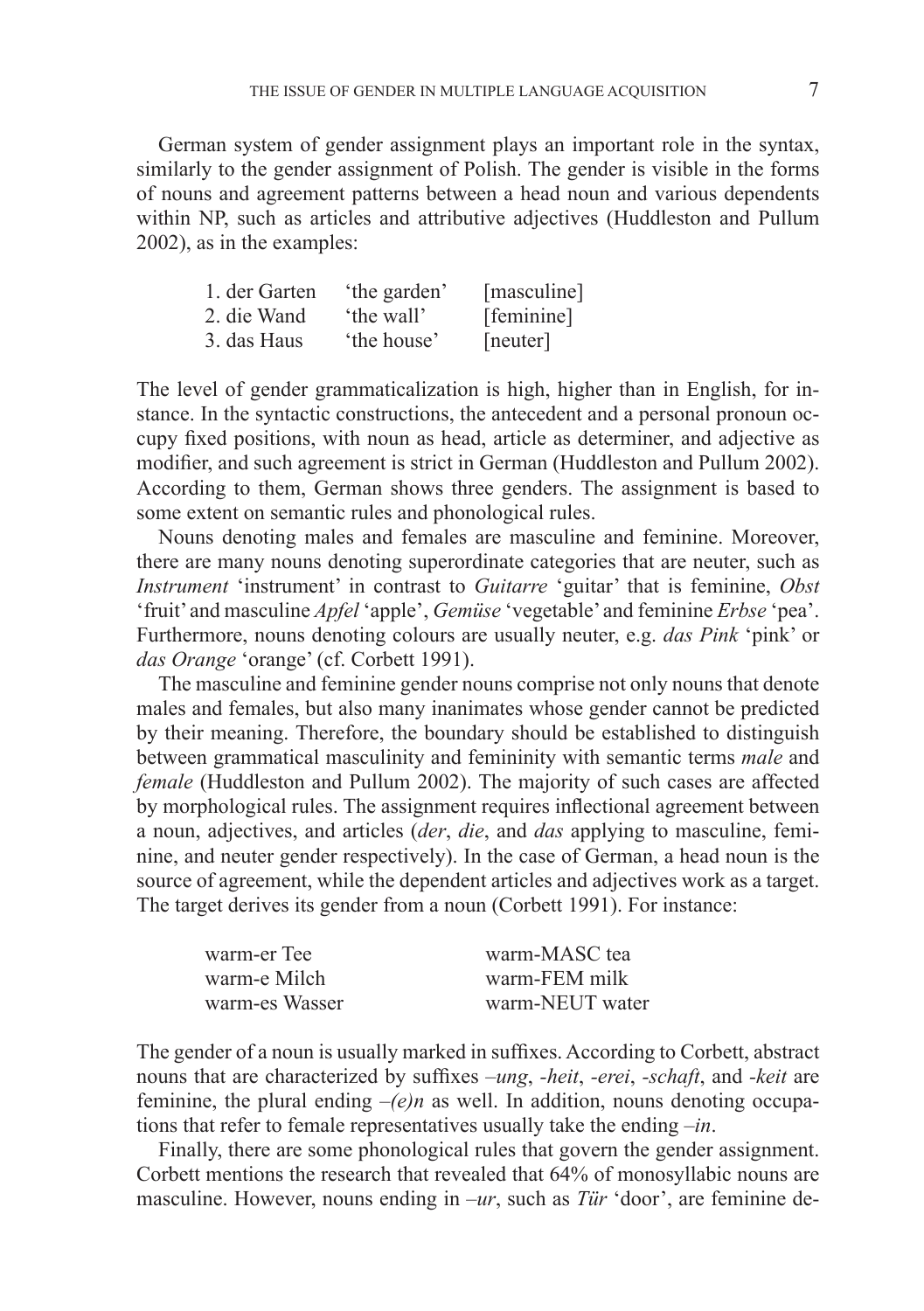spite being monosyllabic, thus it can be said that morphological rules are superior and that the monosyllabic nouns are more likely to be masculine than not. In conclusion, the rules governing the German gender assignment overlap to a great extent.

Gender in the English language as a grammatical category plays a less important role in syntax than in languages such as Polish or German. English gender assignment is a semantic one, and gender is not an inflectional category. It is only reflected by personal pronouns *he/she/it*, and by the relative pronouns *who/which* that do not refer to the sex of nouns (Huddleston and Pullum 2002). The choice of a pronoun depends not on the form of a noun but it is determined by its reference (meaning).

| The King declared himself satisfied  | [masculine] |
|--------------------------------------|-------------|
| The Queen declared herself satisfied | [feminine]  |
| The machine had switched itself off  | [neuter]    |

According to Huddleston and Pullum (2002: 34), some linguists have argued that English is devoid of gender; however, the level of grammaticalization of the category is lower and gender in English is marked less strongly than in other languages.

Although gender is dependent on the semantic meaning of nouns and is visible only in the choice of pronouns, there are some exceptions to this rule. There are instances where the linguistic form of a noun restricts the choice of a pronoun. Huddleston & Pullum provide the following example of such a construction:

a. The dog has lost his/its bone b. Fido has lost his bone

Both 'the dog' and 'Fido' refer to the same male referent; however, the second sentence has a proper noun that requires the usage of a masculine pronoun *he* and not a neuter pronoun *it*, which was possible in the first sentence.

Since the gender systems of various languages differ to a great extent, there seem to be many possible areas of difficulty for learners who acquire their second, third, and subsequent languages. The acquisition of multiple languages is complicated as there is an assumption that all languages are connected in the learner's mind and they take part in the language production (whichever language is produced) (Jessner 2006). Moreover, the multilingual learners base their knowledge of L3 or other languages on their prior knowledge.

In the case of gender systems and the whole language systems, their acquisition may be affected by the influencing dominance of one language. As Jessner suggests, the language usually dominant appears to be of a higher position in the learner's language catalogue or to be a native language, i.e. the language that is more significant in learner's biography than others.

For the learners of languages with different gender assignments, the most problematic area seems to be the variety and complexity of morphological inflec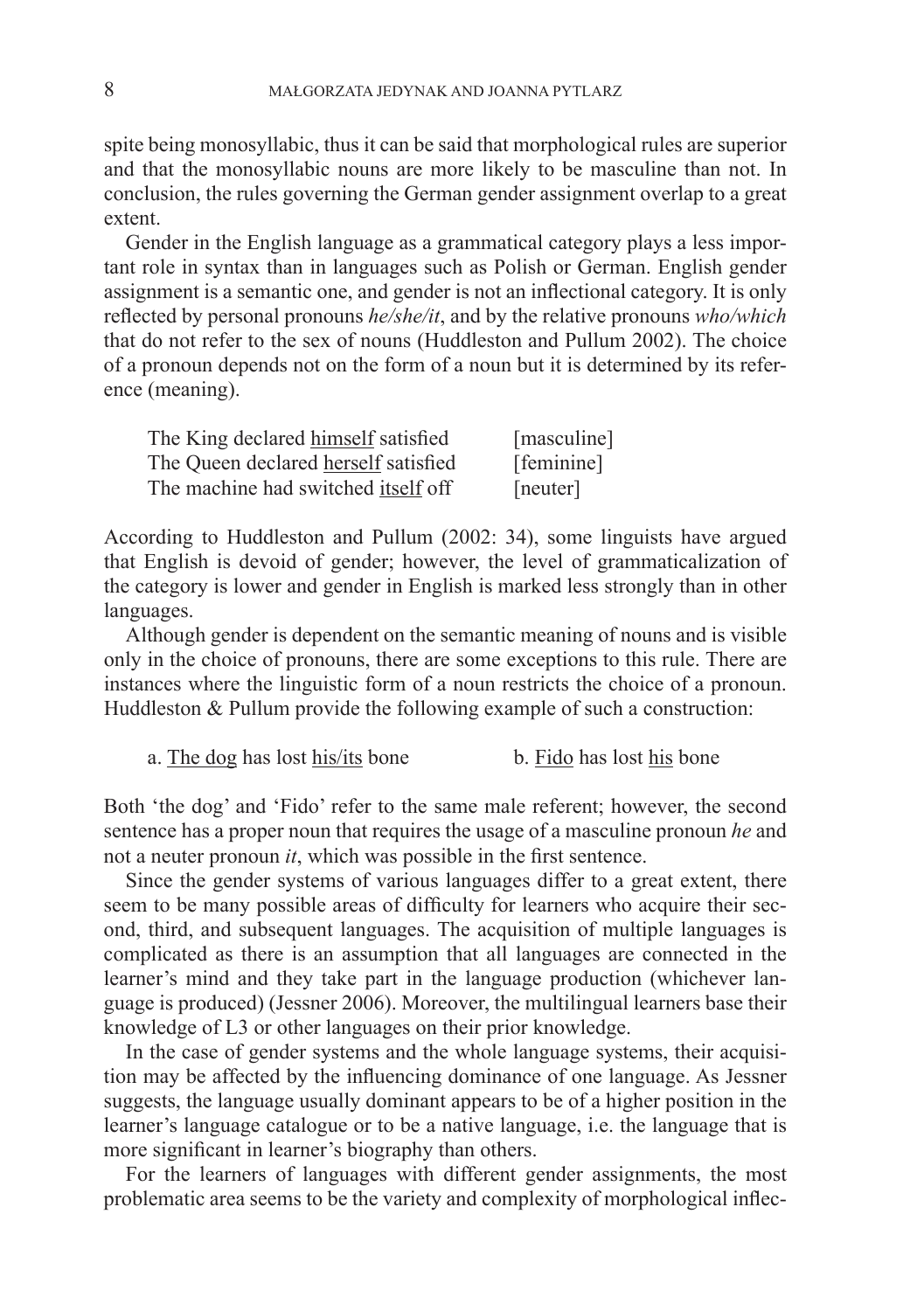tions that have to be remembered. In languages such as German, French, or Polish, the agreement patterns of nouns, articles, adjectives, verb forms require great attention and often cause difficulty. The main source of errors of English students of German, and vice versa, is the fact that English has a semantic gender assignment, 'a natural gender', and German gender assignment is heavily grammaticalized and the relationships between nouns and other parts of the sentence are different (Küfner 1969: 68). In English, gender is normally based on the meaning of a noun (the sex of a noun, *boy – he*) or the attitude towards it (*ship – she*), but in German the gender of particular nouns differs even when they have the same meaning (*der Wagen – das Auto*).

The common misunderstandings of English learners appear when target languages, such as Polish or German, have similar or identical gender labels. Since in German and Polish the labels are *masculine*, *feminine* and *neuter*, just as it is in English, the English speakers may believe that the gender distinction is based on sex differences (Küfner 1969: 68). Therefore, in their view, the nouns such as *spoon*, *fork*, or *knife* have 'sexes' like in other languages such as German or Polish. Such labeling and unpredictability of gender assignment cause many errors in learners' production.

Additionally, learners often have problems in distinguishing gender from declensional type of a noun (Corbett 1991). Moreover, Corbett mentions the area of difficulty in acquiring Polish gender assignment. In Polish, there are some inanimates exceptionally treated as grammatically animate (*banan*, *pech*, *mat*). For many learners such an exception can be a signal of the lack of distinction between animate and inanimate masculine gender and the learners may assign all of masculine nouns into the same animate category. A similar situation is observed with German noun *Mädchen* whose gender is determined by both semantic and morphological rules. The most agreements of the nouns are neuter but personal pronoun is usually feminine. There is a threat that the learners will extend this assignment rule over other nouns.

In conclusion, in languages such as Polish or German the gender is assigned in a way that the learner is not able to use a noun without knowing its gender (Küfner 1969), whereas in English the phenomenon is almost non-present. Since the gender assignments differ in their nature, the learners should overcome many obstacles before they acquire them perfectly. Many processes are involved in the multiple language acquisition; therefore, the field requires careful research that will reveal the relationships between all known languages and their mutual influence.

#### **2. Research on perception of gender in multilinguals**

#### *2.1 Research aims and thesis*

Since the grammatical category of gender is still the most confusing for many linguists, the relation between complex gender systems of Polish and German,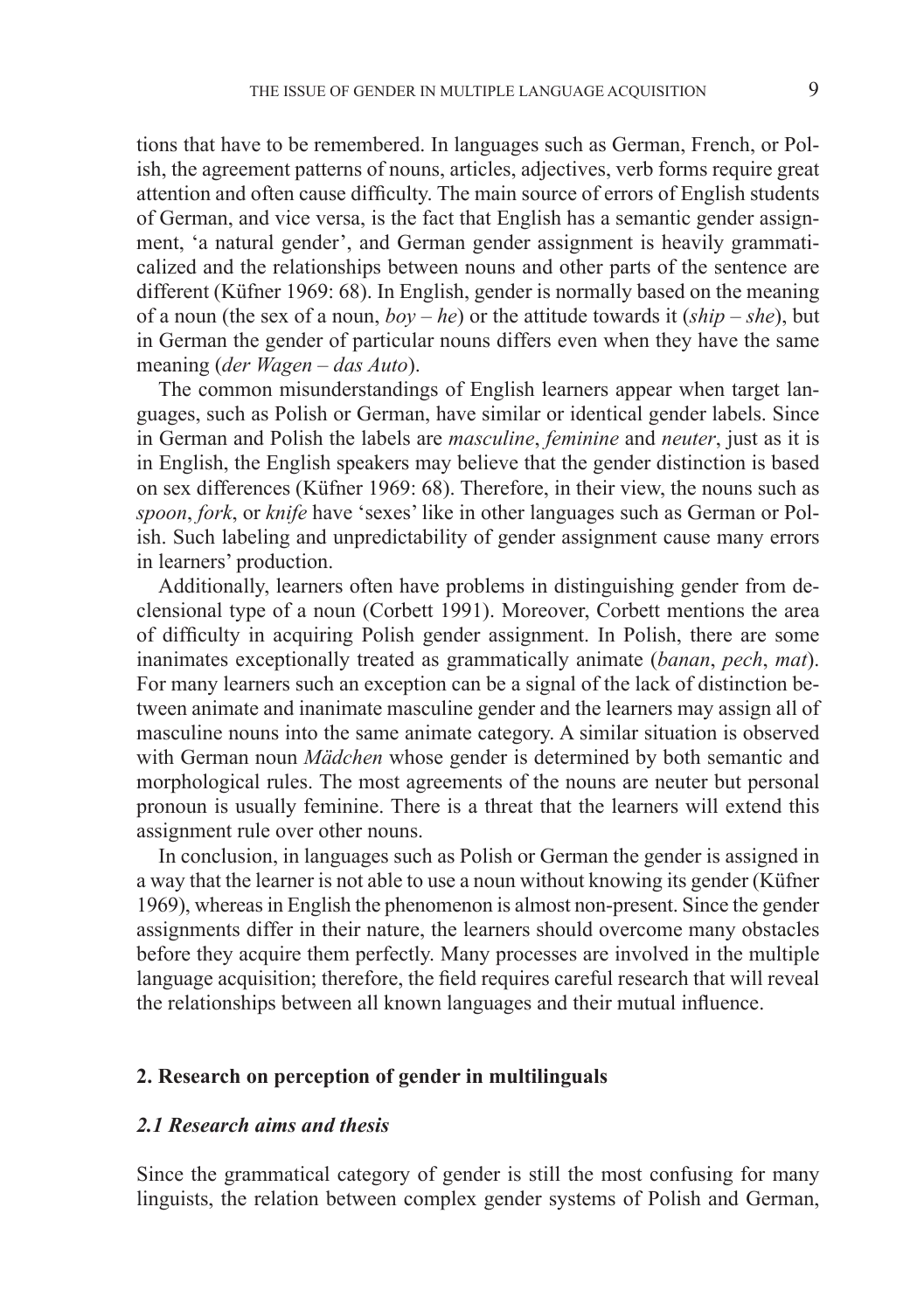and the reduced gender system of English in the process of acquisition seems to be a topic worthy of a thorough investigation.

The main aim of this research is to investigate to what extent L1 and L2 influence the perception and acquisition of the gender system of L3. Additionally, the research results should reveal if the languages with formal gender assignment have an impact on the language with a semantic gender assignment, i.e. whether particular nouns in Polish and German indicating gender by means of suffixes and articles determine the semantic rules of gender assignment in the English language.

The study aims to confirm or reject the following research thesis: Polish students of the German language incorrectly ascribe gender to English nouns as they transfer gender from their native language (Polish) and not from their second language (German).

Since the level of proficiency of German and English affects the subjects' answers, the present researchers intend to explore to what extent, if any, the learning setting and the frequency of using these languages affects the gender system acquisition. The research will also investigate the influence of any other foreign languages in the subjects' catalogue.

At this stage a point should be made that the authors are fully aware of research disputability. One can question the very aim of the research since the native speakers of English do not think about the English nouns in terms of their gender. The English nouns are neutral as a rule, with an exception made for the specific use of nouns such as when they are applied in personified expressions or they are used metaphorically. The intention of the authors is not to compare the responses of L3 learners of English and English native speakers who associate gender with its quite rare figurative use. The authors focus only on what happens in the mental lexicon of L3 learners. The issue of gender assignment is not treated here as a L3 learners' linguistic problem which may hinder in any way the process of acquisition. In fact, L3 learners do not even occupy their minds with the issue of gender assignment in the English language. The study pertains to a totally hypothetical situation in which the L3 learners acquiring English need to determine the gender of the English nouns.

Another problem that arises concerns gender assignment by L3 learners. Their choice of gender was restricted to neutral, masculine, and feminine; however in order not to force them to select one of the three options they were also informed on the possibility of leaving a blank space in gender selection chart. One may question a way in which the researchers determined whether gender assignment by the L3 learners in the study may be attributed to L1 or L2 transfer. Indeed, the source of transfer was entirely dependent on the subjective decision of the researchers.

## *2.2 Research hypotheses and questions*

The researchers intended to check the following hypotheses: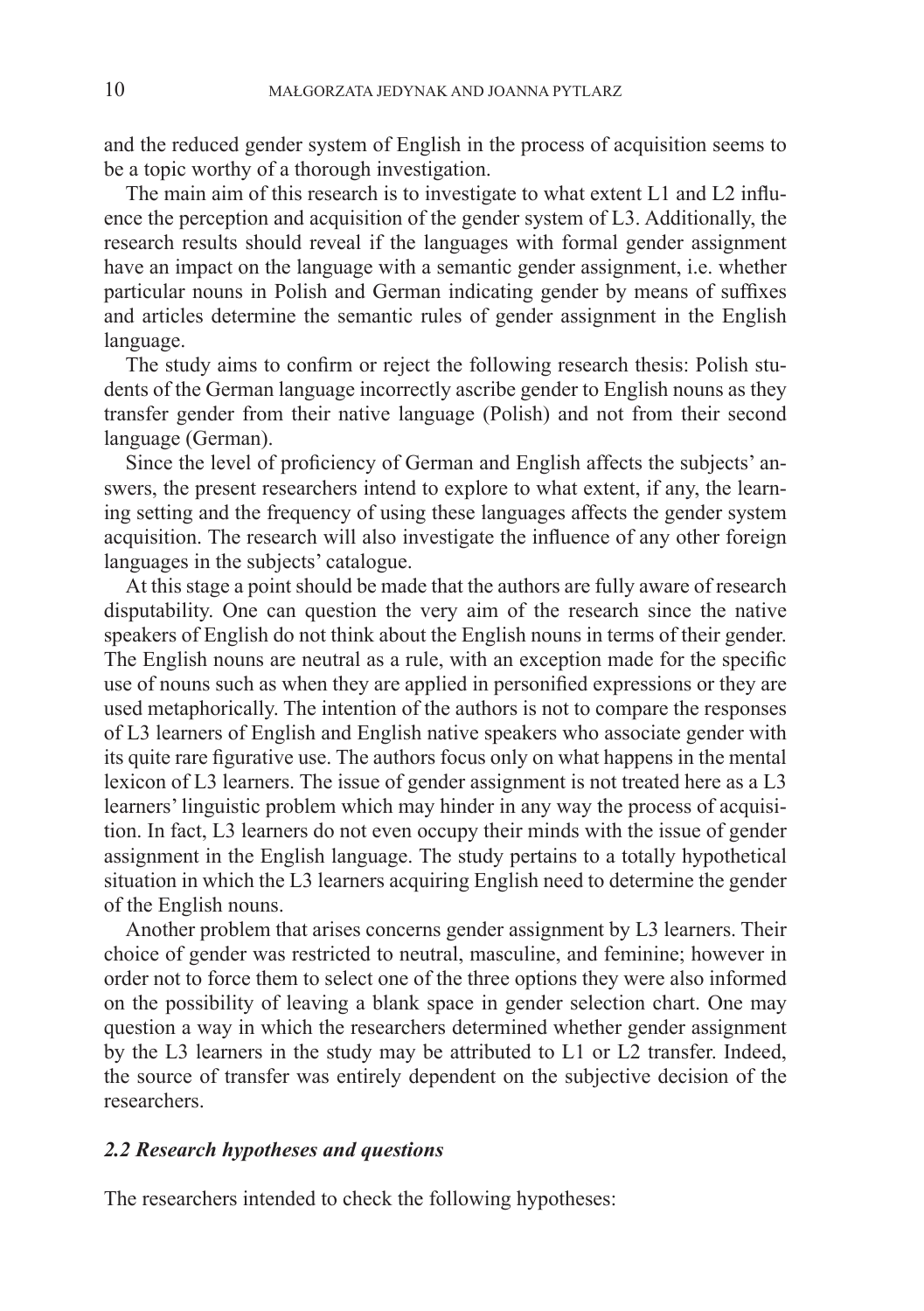- H0 there is no negative transfer either from L1 or from L2 to L3.
- H1 there is a negative transfer from L1 to L3.
- H2 there is a negative transfer from L2 to L3

The research should provide the answers to the following research questions:

- 1. Do L1 and L2 have an impact on the perception of gender in L3?
- 2. Which language, L1 or L2, is the source of negative transfer in the acquisition of L3 gender system?
- 3. Does the formal type of a gender assignment of L1 and L2 influence the semantic gender assignment of L3?
- 4. Do other languages known by the subjects have an impact on the phenomenon?
- 5. Do the learning setting of L2 and L3, and the frequency and setting of the usage of L2 and L3 affect the gender acquisition?

## *2.3 Research variables*

The concern of the research is the influence of the knowledge of Polish and German gender systems on the perception and acquisition of gender in the English language. The study assumes that there is a negative transfer in ascribing gender to nouns between these languages. Additional factor that may affect the results is the period of learning German and English, and the subjects' level of proficiency. The knowledge of gender systems of other languages familiar to the subjects may also influence the results. Additionally, the learning setting and the frequency and circumstances of using L2 and L3 are taken into consideration.

#### *2.4 Subjects*

89 students of the Department of German Studies at Higher Vocational School (PWSZ) in Nysa participated in the study. The subjects' native language is Polish, the second language is German, and the third is English. The research participants comprise the students of all three grades. They have all attended a three-year English course at PWSZ and 87% of them declare that they learned English before college education. The subjects declare that their period of learning German ranges from 7 to 21 years. Their competence in this language is described as very good (36%) and excellent (64%). 62% of the subjects have learned German in both formal and naturalistic setting, 35% only in formal, and the remaining 3% acquired German only in naturalistic setting. The subjects use the language every day for a few hours, and 73,5% of them use it outside the classroom in real-life communication and at work.

The period of learning the English language ranges from five months to 11 years. Their competence in English is described as poor, fair, and good. The research participants have learned English mostly in the classroom setting; only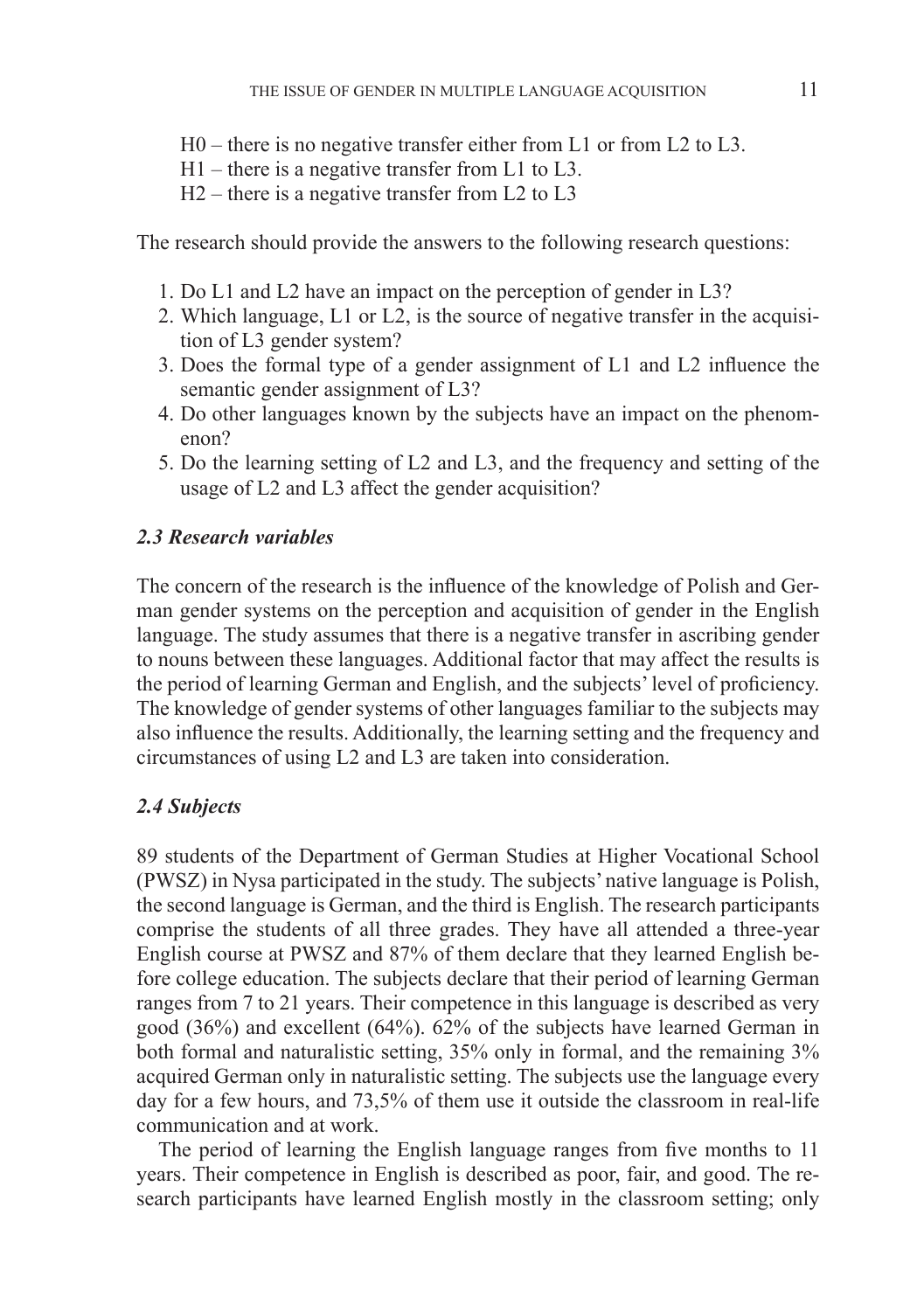8% acquired the language also in naturalistic setting. 62% of the subjects use English a few times in a year or month, the rest of them use it a few times a week. According to the questionnaire, only 18% of the students use English outside the classroom. 20% of the subjects have learned other foreign languages such as French, Russian, Spanish. Four participants had a short-time contact with Romanian, Chinese, Czech, and Latin. Additionally, one person declares the knowledge of the Silesian dialect, which is considered the subject's native language along with the standard Polish.

#### *2.5 Materials and procedure*

As the means of measuring the influence of L1 and L2 on the perception of gender in L3 the questionnaire was chosen. The questionnaire was divided into two parts. The first part comprised a questionnaire concerning the subjects' experience with foreign languages: the settings in which they learnt them, the length of learning, the frequency of using these languages, the circumstances in which the subjects used these languages, and finally the proficiency in all languages the subjects were familiar with.

The second part of the research involved filling in a test. A chart consisted of 93 common English nouns which are expected to be known by an elementary learner of English, and that frequently appear in everyday language. The nouns included names of animals, sports, abstract ideas, countable and uncountable nouns denoting food, days of a week, seasons, job titles, and common nouns connected with everyday life. The nouns referring to job titles were carefully selected to avoid the implication of gender of a referent. The remaining 83 nouns were chosen in terms of the difference between their gender and the type of gender assignment in Polish, German, and English.

The test required from the subject to assign gender to particular nouns by writing M (masculine), Ż (feminine), or N (neuter) next to each noun. The Polish language was used only in the instructions to each part of the questionnaire/test. To avoid the influence of Polish translation of unknown nouns during research procedure, the researchers prepared 30 flashcards with non-abstract nouns whose meaning could be unfamiliar to the subjects.

## *2.6 Procedure and data analysis*

The researchers decided to test the subjects in groups of 8-12 students at the beginning of each class. Before testing, the participants were asked to sit individually to prevent them from consulting the answers. The students were given maximum 15 minutes to complete the above mentioned test and they were instructed that there were no correct or incorrect answers to these questions so there was no need of cheating. Moreover, they were asked to give spontaneous answers based on their intuition. The analysis of the results was based on measuring and comparing the subjects' gender assignments. The most frequent answers were compared to gender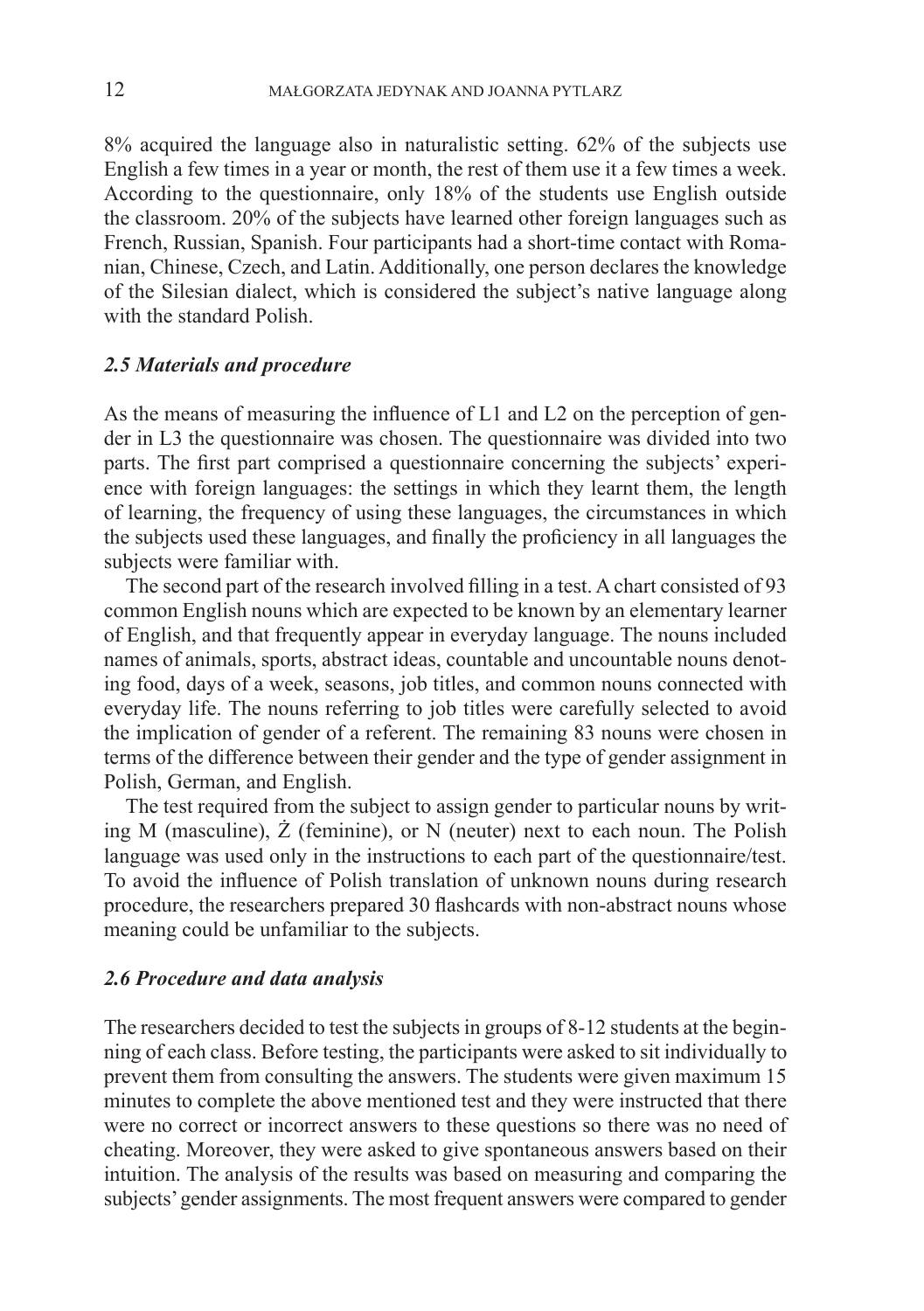of the nouns in Polish and German in order to check whether negative transfer occurs. The average proportion of answers indicating negative transfer from L1 to L3 and from L2 to L3 was to reveal which language is the source of interference. Answers that did not relate to any of these two languages were analysed by investigating the relationship between assigned gender and other foreign languages the subjects knew. Additionally, the relation between the learning period of German and English was analysed. The subjects were divided into three groups learning German for 7-11, 12-16, and 17-21 years, and three groups learning English for 1-3, 4-6, and 7-11 years. The percentages of their answers were compared in these groups. The relation between their proficiency, learning setting, usage setting, and frequency of using these languages were also examined.

### *2.7 Discussion of research results*

The results of the research are indicative of the negative transfer between Polish, German, and English. The analysis has shown that interference in gender assignment concerned all 83 English nouns (see appendix 1). The percentage of answers indicating interference (without analysing the sources of negative transfer) ranges from 60% to 100% (see Appendix 2). The research findings provide the evidence for L1 and L2 having a great impact on the production of L3 as they are deeply rooted in the learner's mind. Although the nouns were divided into several groups, no relation between the category of nouns and the percentages of interference in general was observed. The greatest amount of transferred answers appeared in the case of nouns such as *kangaroo*, *knife*, *sofa*, *castle*, *theatre*, *Internet*, *tennis*, *wine*, and *ice*. The proportion of interference ranges from 91% to 100%.

The subjects in the study transferred more frequently from L1 (50,7%) than L2 (29,1%). It is clearly visible when particular nouns are examined. They ascribed gender influenced by L1 in the case of 54 nouns and by L2 only in the case of 18 nouns. Two regularities can be observed in L2-L3 transfer. The nouns denoting popular sports (*football*, *basketball*) received one of the highest proportions of L2 interference. A similar situation can be noticed in the case of the nouns denoting days of the week. Although Polish *Wednesday*, *Saturday*, and *Sunday* are of feminine gender, more than 50% of research participants regarded them as masculine since all days of the week in German are of masculine gender. It is difficult to explain the situations in which the subjects assigned L2 masculine gender to *football* and *basketball*, and not to *volleyball*, which was described by the students as feminine. Polish possible colloquial names for these sports ('*noga*', '*kosz*', '*siatka*' respectively) did not clarify the subjects' choice. From the remaining 13 nouns (*chicken*, *room*, *flower*, *spoon*, *ball*, *taxi*, *chair*, *head*, *television*, *Internet*, *water*, *wine*, *ice*), the nouns *chicken*, *Internet*, and *ice* were ascribed L2 gender the most frequently.

To sum up, it may be asserted that these 18 nouns might have been the most common in German for the subjects and, therefore, their gender was intuitively chosen as the right domain for L3. Additionally, some semantic connotations might have been taken into account, e.g. feminine features of *flower*, neuter features of *ice*).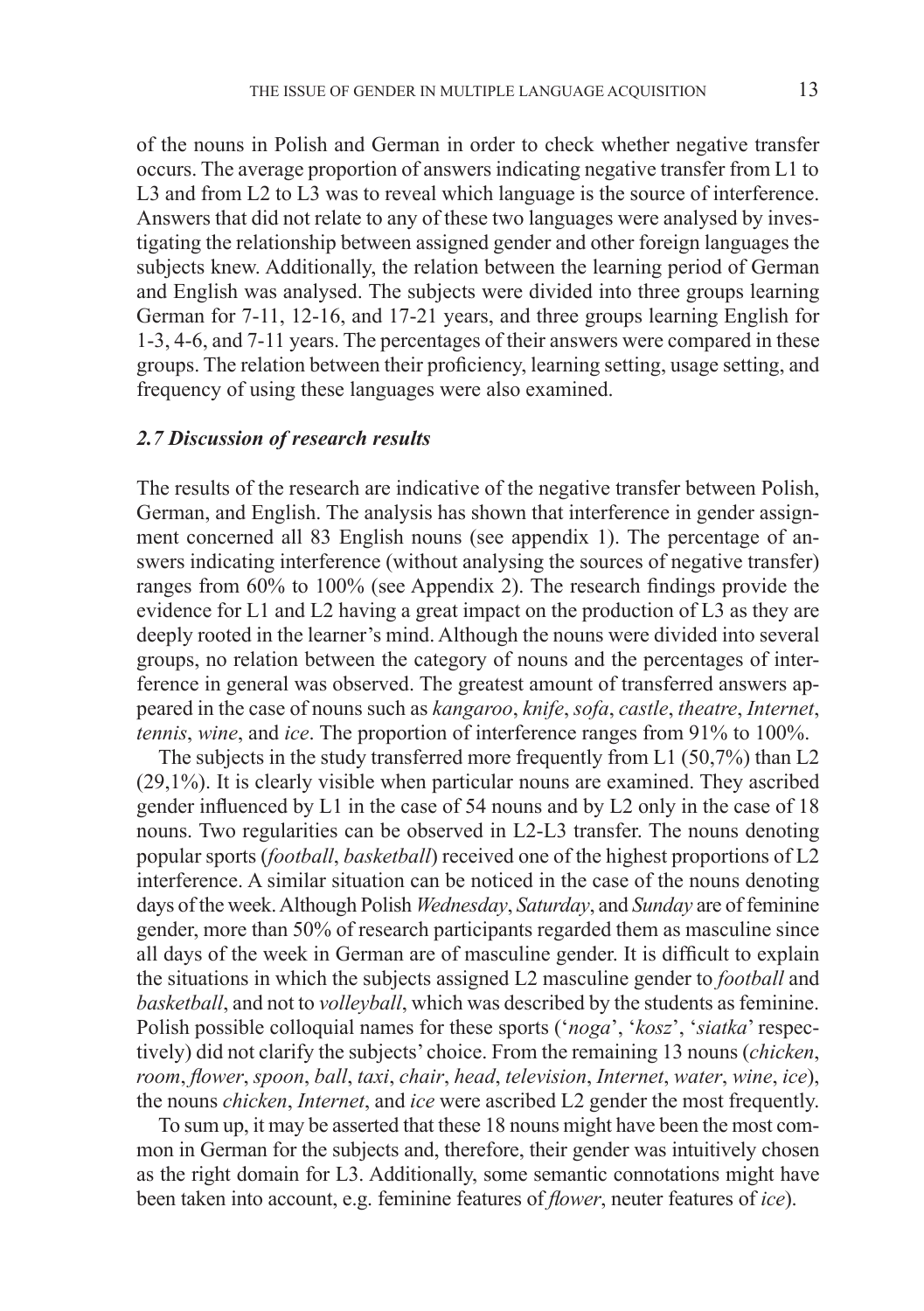In 54 nouns indicating L1 as a dominant source of language interference, some L2 interference also may be observed. The noun *sofa* received the highest proportion of L1 interference. Other examples of such nouns are *coffee*, *milk*, *boxing*, *church*, *castle*, *beach*, *bicycle*, and *kangaroo*. These nouns are as common as nouns indicating L2 interference, so the subjects' choice cannot be clearly explained. The participants might have found them more strongly associated with their L1 or their proficiency in German did not allow them for L2 transfer. Another explanation of such results may be the subjects' own connotations of the features of particular gender in the case of some objects, e.g. *spoon* can be regarded as more feminine since it has delicate round shape in the opposition to sharp *knife*. In the case of nouns *taxi* and *umbrella*, the Polish colloquial terms for these objects (taksówka – taxi and parasolka – umbrella) appeared to be more dominant. Polish has two names for *umbrella*: *parasol* (masculine) and *parasolka*  (feminine, colloquial use), and German has only one masculine form. Therefore, feminine gender assigned to the noun points to L1 as the source of interference. Similarly, a Polish word for *taxi* was initially the English borrowing *taxi* (masculine gender *taksi*), which declines a neuter noun. However, a more popular term for the object is *taksówka* (feminine, colloquial use) and, therefore, feminine gender may be justified in this case.

An interesting example is the noun *girl*. Its gender was described as feminine by almost all the subjects; only one person assigned neuter gender from L2 (*das Mädchen*). It cannot be treated, though, as a dominant interference from L1 since the noun denotes an animate referent with all the feminine features. In this example, like in many others referring to people, the semantic gender assignment prevails over the formal gender assignment. In the case of inanimate objects such as *book*, *chair*, the formal gender assignment is dominant.

Interestingly enough, the findings also showed that for some nouns the subjects assigned other genders than those implied by L1 or L2 use. When particular examples were analysed, it appeared that in the case of four nouns other gender was dominant over L1 and L2 (*fear*, *fatherland*, *time*, *autumn*). Although *fear* and *time* are masculine in Polish and feminine in German, the subjects ascribed to them neuter gender. It may be assumed that the reason for this choice was the abstract features of these nouns. However, gender of a noun *autumn* cannot be distinguished because the same number of subjects chose masculine, feminine, and neuter gender in L3. It is observed, therefore, that the noun has the features of all three genders. The noun *fatherland* is equally interesting. Despite feminine gender in L1 and neuter in L2, the masculine gender was assigned by the 50% of the research subjects. Two conclusions may be drawn; the students either associated the morpheme '*father*' with masculine features or their knowledge of English gender system was systematic enough to tell them that the noun is one of English exceptions with masculine gender.

The researchers included in the test other nouns that are exceptions in L3 (*winter*, *moon*, *ship*, *sun*, *death*, *fame*, and *luck*). The noun *ship* received 25% of answers assigning feminine gender. This high proportion shows that the subjects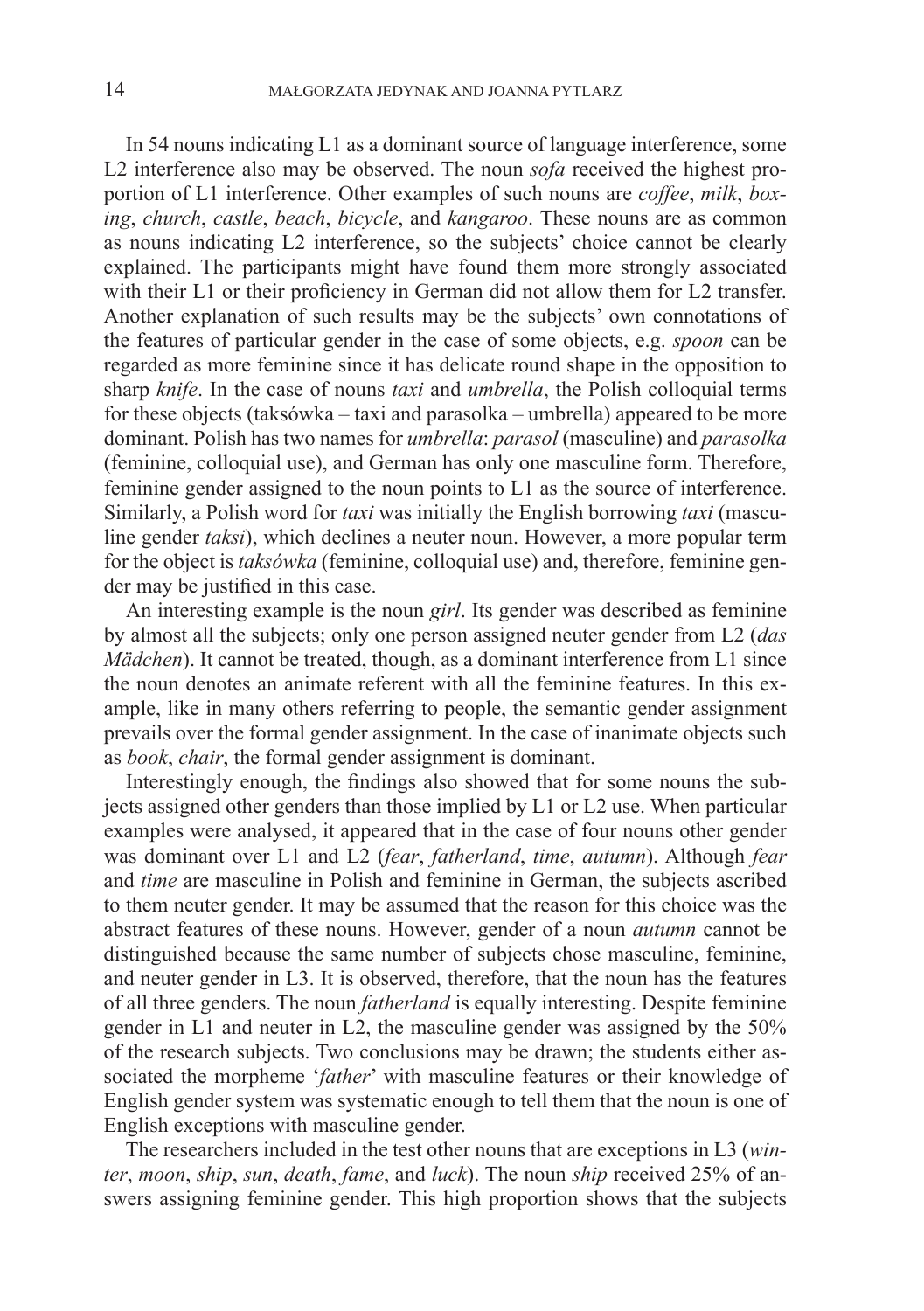might have been aware of the special treatment that beloved vehicles in England have, which is reflected in their feminine gender. This assumption seems to be confirmed by the relation between the proficiency in English the subjects declared and the results. Feminine gender was ascribed mostly by those students who declared their overall competence in English at B1/B2 and above this level.

In the case of *winter*, the relation between the proficiency in L3, its influence, and the German language is not clear. 40,5% of the subjects ascribed the noun masculine gender (the right gender in L3), however, its gender in L2 is also masculine, so the positive transfer from L2 cannot be excluded. The word *fame* underwent similar influence from L1; although the gender assigned by the participants is correct in L3 (feminine), it is identical to its gender in Polish. Additionally, a substantial number of answers indicative of L2 interference was observed in the case of noun *death*. Gender chosen by the subjects was feminine as in L1, nevertheless, 27% of the subjects chose masculine gender, which is correct for L3 and identical in L2. Again, it can be explained either by high competence in L3 or positive transfer from L2.

The nouns *luck*, *sun*, and *moon* indicate that in their case negative transfer from L1 and L2 is dominant over the subjects' knowledge of English. They were either aware of their gender in L3 or they ascribed Polish and German gender to them as right for L3. Gender of *luck* and *moon* was identical in L1 and L2, which is the source of gender chosen by the majority of the participants. Moreover, neuter gender assigned to the noun *sun* is clear evidence of L1 interference. Since the average proportion of answers indicating other source of influence than L1 or L2 was relatively high  $(\sim 20\%)$ , it was clear that the relationship between these answers and other foreign languages subjects claimed to know should be investigated. Nevertheless, only in the case of one noun (*book*) such interference was observed. Three of four students who declared the knowledge of French assigned masculine gender to the noun regardless the fact that its gender is feminine in Polish and neuter in German. Interference in this example is interesting as the subjects claimed that their overall competence in French is poor. The reason for this choice and other answers not corresponding to L1 or L2 seems to be the random guessing or ascribing some features of genders to inanimate objects.

The research also investigated the influence of other factors that may have affected the subjects' choices. The comparison of average proportions of students' answers and the learning period of German show that the subjects' learning German for more than 17 years transferred gender significantly less from L1 and slightly more from L2, than students learning German for the shorter period. It may be assumed that the longer they are in contact with their L2, the more natural it becomes for them.

Moreover, the setting in which the subjects acquired their L2 has an impact on the phenomenon as well. It turned out that the highest proportion of interference from L1 and the smallest from L2 appears among those students who learned German in the formal setting in the classroom. The proportion of answers among subjects who acquired German in naturalistic setting is very different; the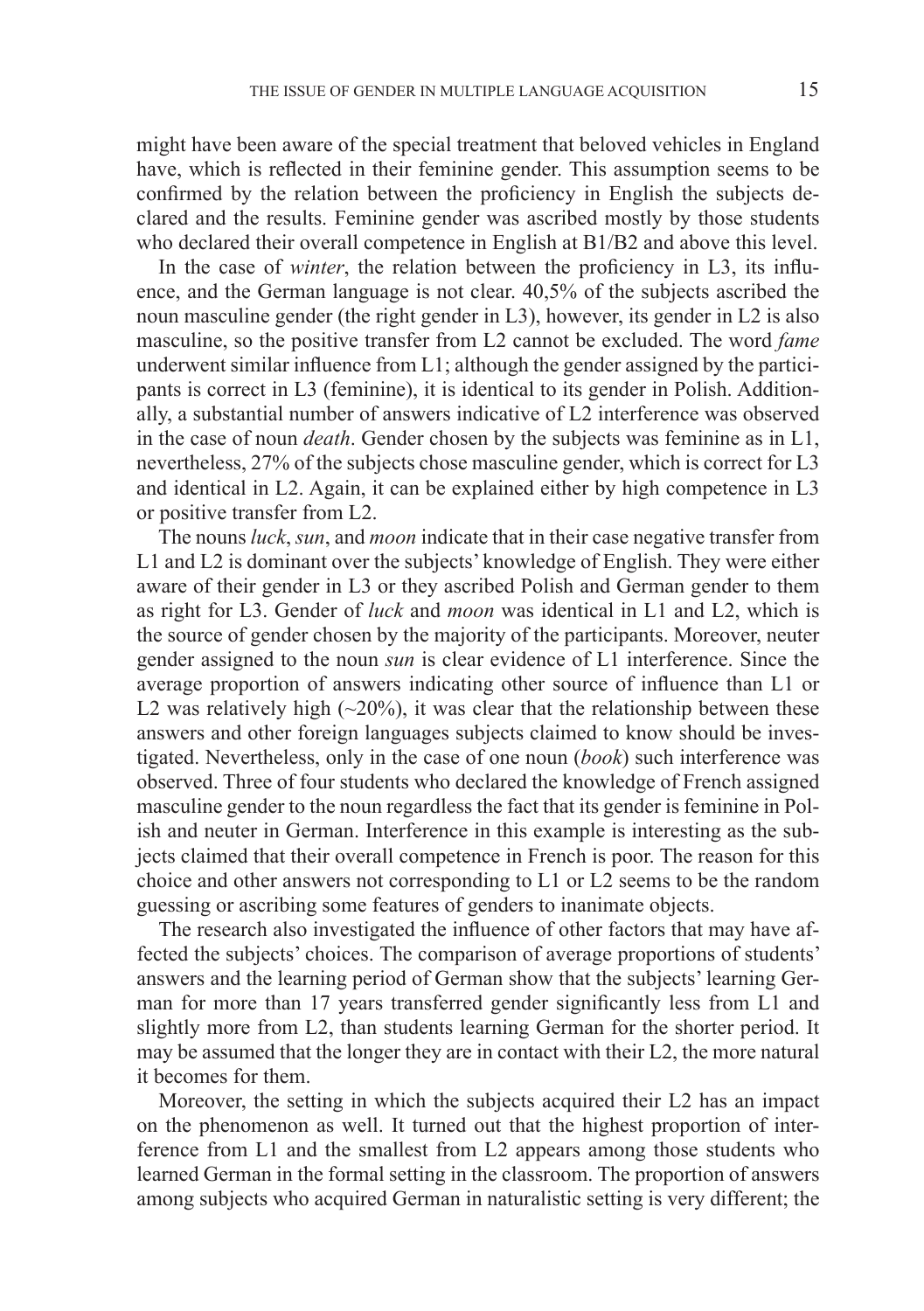rate of L1 interference was 25% lower and the interference from L2 was significantly higher than L1. Furthermore, the participants who declared using German not only in the classroom setting but also in real-life communication, provided smaller number of answers indicative of negative transfer from L1 and slightly greater negative transfer from L2. It may also bear witness to the fact that the more natural contact with the real language, the more unconscious influence of this language upon the production of L3.

This assumption is also proved by the relationship between the frequency of using L2 and the proportion of interference. Similarly, as in the situation above, the subjects who speak German every day transfer less from L1 and more from L2. Finally, the overall competence in German also confirmed this tendency. In this case, the results revealed that the more proficient the subjects are in L2, the higher proportion of answers indicating L2 interference.

When the English language was investigated in a similar way, it surprisingly turned out that the more the subjects are proficient in L3 and the more naturalistic setting of learning and usage of this language, the lower proportion of L2 interference and significantly higher of L1 interference. The frequency of using L3 and the subjects' overall competence in the language confirmed this tendency. It can be concluded that the high proficiency in L3 and naturalistic conditions of acquiring and using the language have led to equalization of the status of L2 and L3 in the learner's mind. The German language could become an equivalent language to English; therefore, when assigning gender to the English language, the subjects refer to their native language.

Additionally, the test included some job titles to check the relation between the languages in the study and gender of nouns denoting human referents. Some popular job titles were chosen (*doctor*, *dentist*, *teacher*, *writer*, *actor*, *politician*, *director*, *police officer*, *artist*, *and learner*). Both Polish and German have masculine and feminine forms of these nouns referring to people of both sexes. The English language most frequently has one form for a job title (e.g. *teacher*, *doctor*, *politician*, *director*), but there are some nouns with feminine equivalents (e.g. *actor*/*actress*). The research revealed that all of the nouns were assigned masculine gender. The proportion of answers indicated that more than 80% of subjects regarded those jobs masculine. The subjects seemed not to transfer gender as grammatical category but rather decided whether each noun is 'male' or 'female' occupation. The fact that over 90% of subjects regard the nouns *politician* and *police officer* as masculine, results from the awareness that formerly only men got these jobs. Similar tendency is observed in the case of the nouns *doctor*, *dentist*, and *director*. Although nowadays both men and women take these jobs, the research results showed that the subjects still think of some occupations in a stereotypical way.

Moreover, the noun *actor* also received high proportion of masculine assignment; however, in this situation the subjects may consider the noun masculine in opposition to its feminine form *actress*, which is in use. Only the proportions of answers of nouns *teacher*, *artist*, and *learner* were different. The subjects decided that these nouns refer to a greater extent to females. It can be explained by the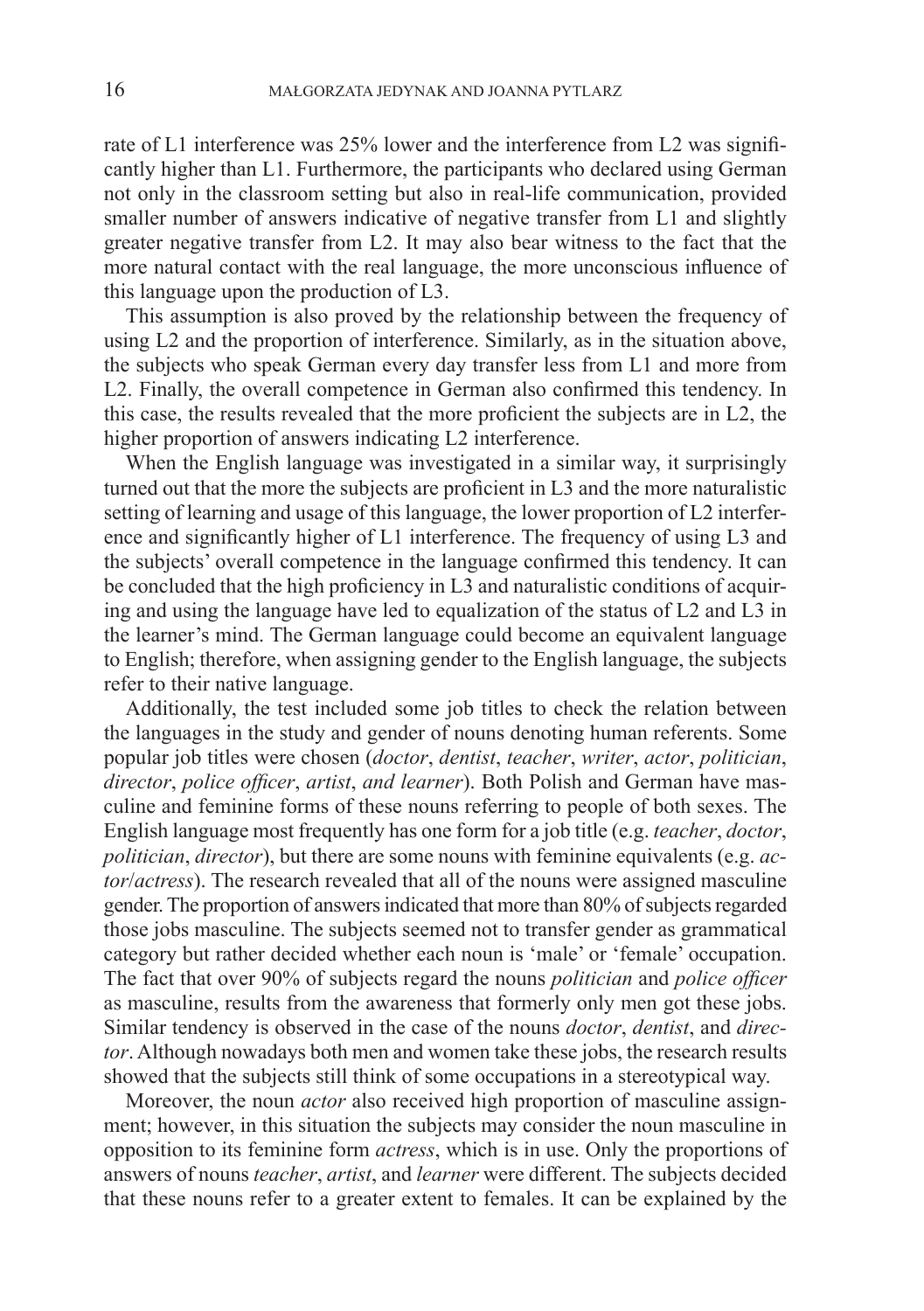fact that a *learner* is equally male and female, and that in Poland women work as teachers more frequently than men. The noun *artist* is regarded male and female.

#### *2.8 Conclusions and limitations of the study*

The research proved the research thesis, which stated that L1 is the source of the interference in L3 gender perception and acquisition. However, it revealed that L2 acts as a significant source of interference as well, and that the differences in proportion of negative transfer from L1 and L2 are relatively small. Interference from L2 turned out to increase proportionally to the learning period and overall competence in L2. L1 turned out to dominate the learner's language catalogue in these cases where the subjects declared lower level of proficiency in L2 and formal setting of learning and using the language. Additionally, the research displayed that the overall competence in L3 is also significant as the high proficiency in L3 deprives L2 of its status of a second language and becomes of equal importance in learners' mind as L2. Moreover, it turned out that the awareness of English gender arises along with the development of English proficiency; therefore, interference can be regarded as the transitional stage in the acquisition of gender. Undoubtedly, as it has been mentioned in the empirical part, one may question the methodology applied for the purpose of the research. In many cases it was difficult to indicate objectively the source of transfer. In other situations such as the one in which the respondents were to assign gender to the nouns related to professions, the subjects were simply not given a chance to give two genders as it is the case with dual gender nouns (e.g. *actor/actress*). The authors are aware that the current study presents only hypothetical conclusions and there is a need to introduce a more adequate research methodology in the future research.

## **References**

Corbett, Greville (1991) *Gender*. Cambridge: Cambridge University Press.

- Fisiak, Jacek, Maria Lipińska-Grzegorek, and Tadeusz Zabrocki (1978) *An Introductory English-Polish Contrastive Grammar*. Warszawa: Państwowe Wydawnictwo Naukowe.
- George, Howard (1972) *Common Errors in Learning: a Basic Guide to the Causes and Preventions of Students' Error in Foreign Language Learning*. Rowley: Newbury House.
- Huddleston, Rodney and Geoffrey Pullum (2002) *The Cambridge Grammar of the English Language*. Cambridge: Cambridge University Press.
- Jessner, Ulrike (2006) *Linguistic Awareness in Multilinguals: English as a Third Language*. Edinburgh: Edinburgh University Press.
- Küfner, Herbert (1969) *The Grammatical Structures of English and German*. Chicago: The University of Chicago Press.

Lado, Robert (1957) *Linguistics Across Cultures*. Ann Arbor: The University of Michigan Press.

Pinker, Stephen (1994) *The Language Instinct: the New Science of Language and Mind*. London: Penguin Books.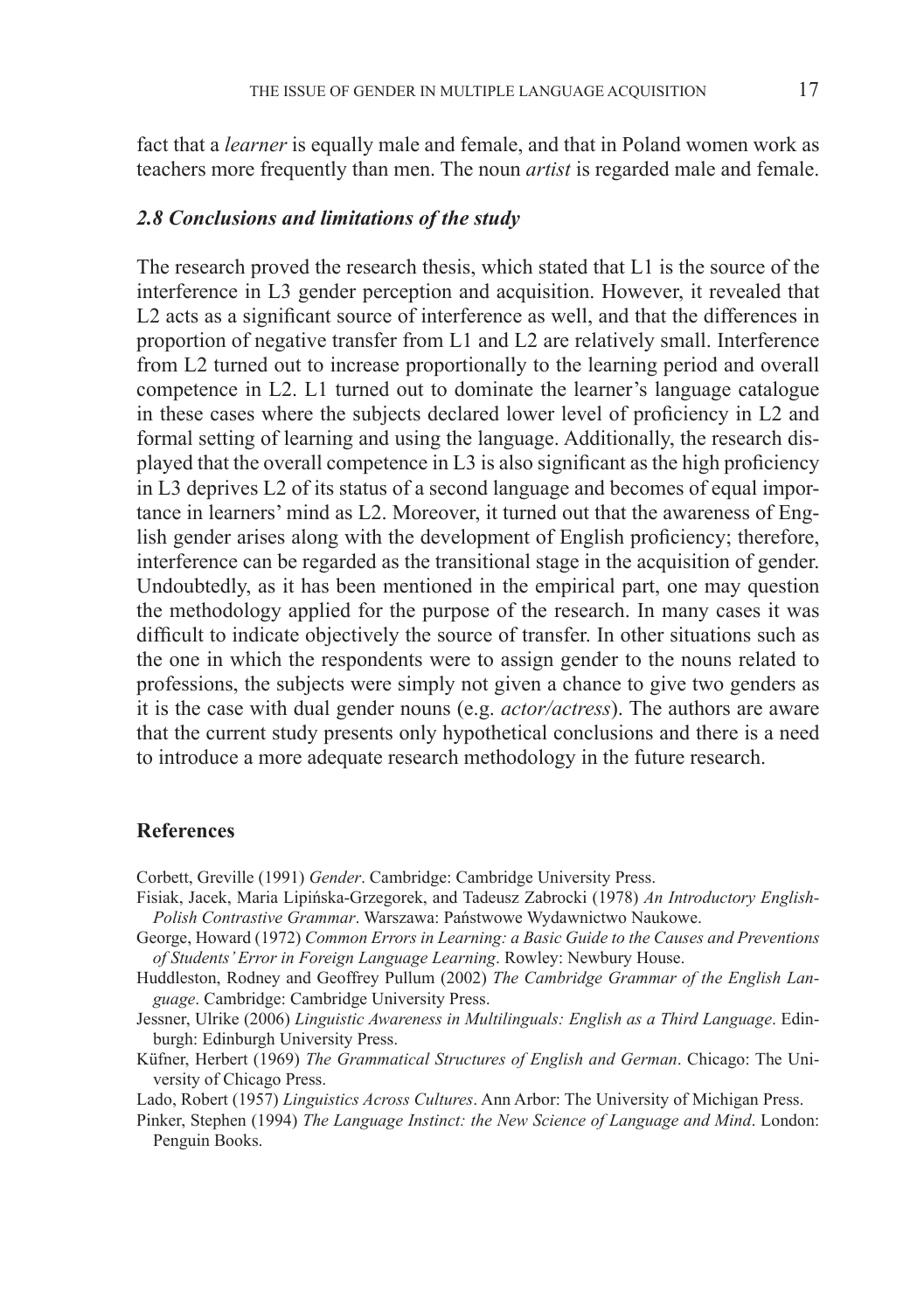| <b>Noun</b>        | <b>Gender in Polish</b> | <b>Gender in German</b> | <b>Perceived gender in English</b><br>(Subjects' average answer) |
|--------------------|-------------------------|-------------------------|------------------------------------------------------------------|
| 1. $a$ cat         | masculine               | feminine                | masculine                                                        |
| 2. a chicken       | masculine               | neuter                  | neuter                                                           |
| 3. a frog          | feminine                | masculine               | feminine                                                         |
| 4. a fish          | feminine                | masculine               | feminine                                                         |
| 5. a kangaroo      | masculine               | neuter                  | masculine                                                        |
| 6. a monkey        | feminine                | masculine               | feminine                                                         |
| 7.<br>a rat        | masculine               | feminine                | masculine                                                        |
| 8. a tree          | neuter                  | masculine               | neuter                                                           |
| 9. a room          | masculine               | neuter                  | neuter                                                           |
| 10. a flower       | masculine               | feminine                | feminine                                                         |
| 11. a girl         | feminine                | neuter                  | feminine                                                         |
| 12. a ship         | masculine               | neuter                  | masculine                                                        |
| 13.<br>an umbrella | masculine/feminine      | masculine               | feminine                                                         |
| 14. a bicycle      | masculine               | neuter                  | masculine                                                        |
| 15. a plane        | masculine               | neuter                  | masculine                                                        |
| 16. a mirror       | neuter                  | masculine               | neuter                                                           |
| 17. a knife        | masculine               | neuter                  | masculine                                                        |
| 18. a spoon        | feminine                | masculine               | masculine                                                        |
| 19. a fork         | masculine               | feminine                | masculine                                                        |
| 20. a game         | feminine                | neuter                  | feminine                                                         |
| $21.$ a toy        | feminine                | neuter                  | feminine                                                         |
| 22. a sofa         | feminine                | neuter                  | feminine                                                         |
| 23. a song         | feminine                | neuter                  | feminine                                                         |
| a cigarette<br>24. | masculine               | feminine                | masculine                                                        |
| a problem<br>25.   | masculine               | neuter                  | masculine                                                        |
| 26. a beach        | feminine                | masculine               | feminine                                                         |
| 27. a river        | feminine                | masculine               | feminine                                                         |
| 28. a castle       | masculine               | neuter/feminine         | masculine                                                        |
| 29. a ball         | feminine                | masculine               | masculine                                                        |
| 30. a theatre      | masculine               | neuter                  | masculine                                                        |
| 31. a taxi         | feminine                | neuter                  | neuter                                                           |
| 32. a church       | masculine               | feminine                | masculine                                                        |
| 33. a sky          | neuter                  | masculine               | neuter                                                           |
| 34. a star         | feminine                | masculine               | feminine                                                         |
| 35. a book         | feminine                | neuter                  | feminine                                                         |
| 36. a house        | masculine               | neuter                  | masculine                                                        |
| 37. a chair        | neuter                  | masculine               | masculine                                                        |
| 38. a bank         | masculine               | feminine                | masculine                                                        |
| 39. a mouth        | feminine                | masculine               | feminine                                                         |
| 40. a $leg$        | feminine                | neuter                  | feminine                                                         |
| a head<br>41.      | feminine                | masculine               | masculine                                                        |
| 42. a university   | masculine               | feminine                | masculine                                                        |

# **Appendix 1: The research results: perceived gender of L3 (English) by Polish learners with L2 (German) experience**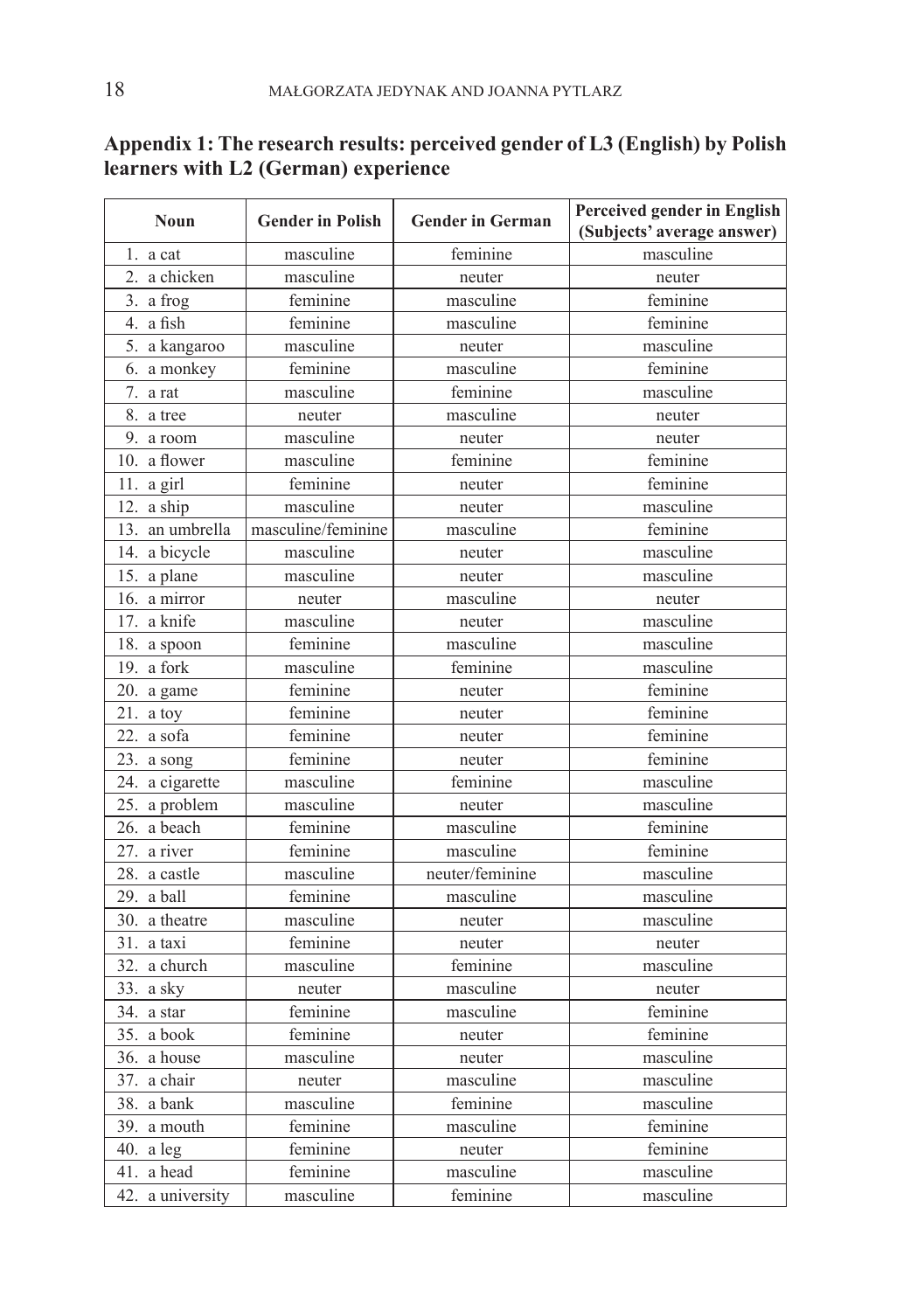| <b>Noun</b>     | <b>Gender in Polish</b> | <b>Gender in German</b> | Perceived gender in English<br>(Subjects' average answer) |
|-----------------|-------------------------|-------------------------|-----------------------------------------------------------|
| 43. television  | feminine                | neuter                  | neuter                                                    |
| 44. Internet    | masculine               | neuter                  | neuter                                                    |
| 45. football    | feminine                | masculine               | masculine                                                 |
| 46. basketball  | feminine                | masculine               | masculine                                                 |
| 47. volleyball  | feminine                | masculine               | feminine                                                  |
| 48. tennis      | masculine               | neuter                  | masculine                                                 |
| 49. hockey      | masculine               | neuter                  | masculine                                                 |
| 50.<br>boxing   | masculine               | neuter                  | masculine                                                 |
| 51. fear        | masculine               | feminine                | neuter                                                    |
| 52. world       | masculine               | feminine                | masculine                                                 |
| 53. death       | feminine                | masculine               | feminine                                                  |
| 54. fatherland  | feminine                | neuter                  | masculine                                                 |
| 55. fame        | feminine                | masculine               | feminine                                                  |
| 56. luck        | neuter                  | neuter                  | neuter                                                    |
| 57. sun         | neuter                  | feminine                | neuter                                                    |
| 58.<br>moon     | masculine               | masculine               | masculine                                                 |
| 59. time        | masculine               | feminine                | neuter                                                    |
| 60. milk        | neuter                  | feminine                | neuter                                                    |
| 61. water       | feminine                | neuter                  | neuter                                                    |
| 62. wine        | neuter                  | masculine               | masculine                                                 |
| 63. sauce       | masculine               | feminine                | masculine                                                 |
| 64. ice         | masculine               | neuter                  | neuter                                                    |
| 65. coffee      | feminine                | masculine               | feminine                                                  |
| 66. tea         | feminine                | masculine               | feminine                                                  |
| 67. a banana    | masculine               | feminine                | masculine                                                 |
| 68. a potato    | masculine               | feminine                | masculine                                                 |
| 69. a tomato    | masculine               | feminine                | masculine                                                 |
| 70. an apple    | neuter                  | masculine               | neuter                                                    |
| 71.<br>butter   | neuter                  | feminine                | neuter                                                    |
| 72. salt        | feminine                | neuter                  | feminine                                                  |
| 73. Monday      | masculine               | masculine               | masculine                                                 |
| 74. Tuesday     | masculine               | masculine               | masculine                                                 |
| 75. Wednesday   | feminine                | masculine               | masculine                                                 |
| 76. Thursday    | masculine               | masculine               | masculine                                                 |
| 77.<br>Friday   | masculine               | masculine               | masculine                                                 |
| 78.<br>Saturday | feminine                | masculine               | masculine                                                 |
| 79.<br>Sunday   | feminine                | masculine               | masculine                                                 |
| 80. winter      | feminine                | masculine               | feminine                                                  |
| 81.<br>spring   | feminine                | masculine               | feminine                                                  |
| 82.<br>summer   | neuter                  | masculine               | neuter                                                    |
| 83.<br>autumn   | feminine                | masculine               | feminine/neuter                                           |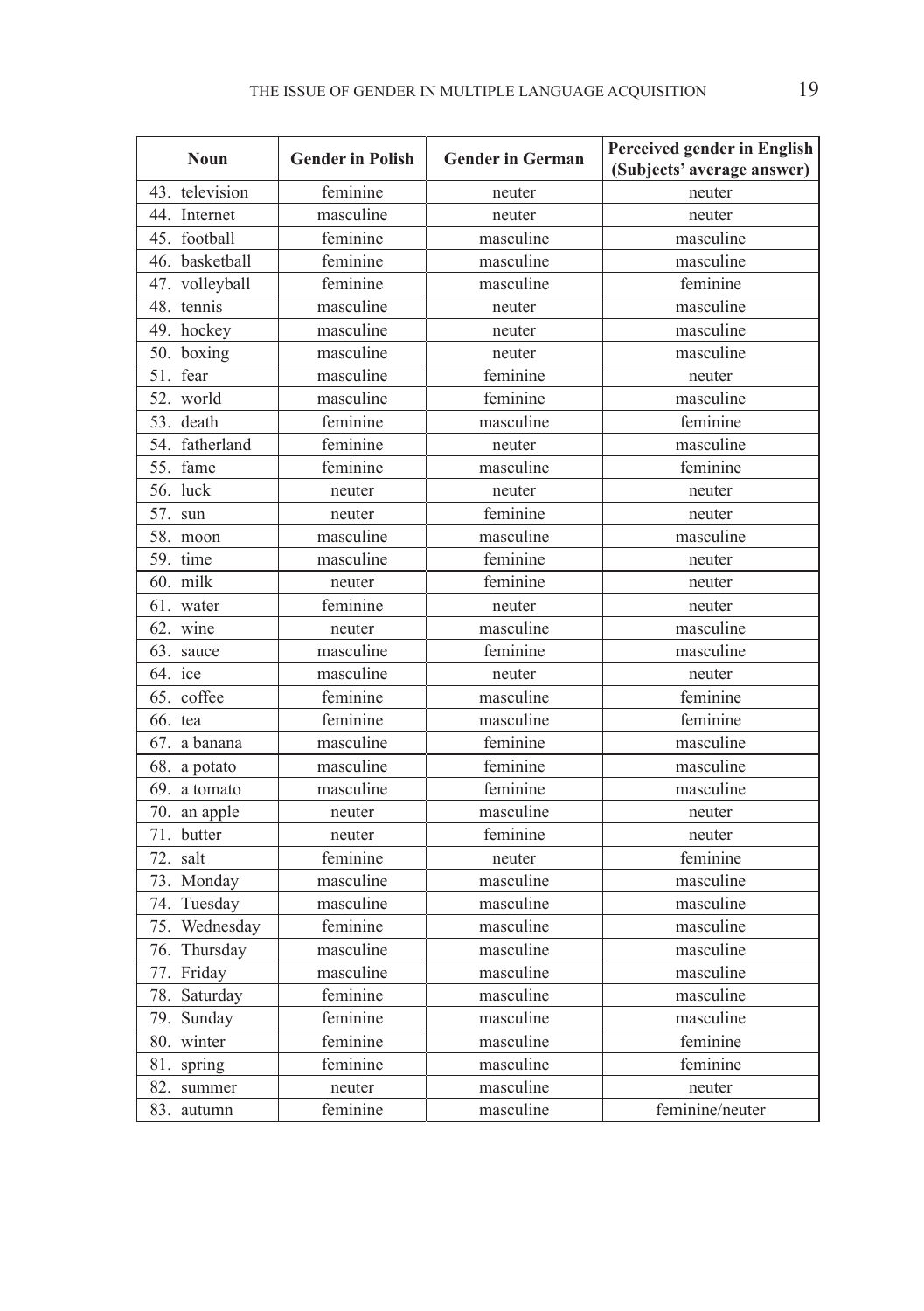| Polish interference<br>German interference<br>59,4<br>21,6<br>a cat<br>a chicken<br>32,4<br>48,6<br>32,4<br>43,2<br>a frog<br>a fish<br>59,4<br>24,3<br>27<br>a kangaroo<br>70,2<br>29,7<br>43,2<br>a monkey<br>54<br>10,8<br>a rat<br>64,9<br>24,3<br>a tree |
|---------------------------------------------------------------------------------------------------------------------------------------------------------------------------------------------------------------------------------------------------------------|
|                                                                                                                                                                                                                                                               |
|                                                                                                                                                                                                                                                               |
|                                                                                                                                                                                                                                                               |
|                                                                                                                                                                                                                                                               |
|                                                                                                                                                                                                                                                               |
|                                                                                                                                                                                                                                                               |
|                                                                                                                                                                                                                                                               |
|                                                                                                                                                                                                                                                               |
|                                                                                                                                                                                                                                                               |
| 45,9<br>48,6<br>a room                                                                                                                                                                                                                                        |
| 35,1<br>51,4<br>a flower                                                                                                                                                                                                                                      |
| (98, 9)<br>1,1<br>a girl                                                                                                                                                                                                                                      |
| 27<br>a ship<br>45,9                                                                                                                                                                                                                                          |
| an umbrella<br>18,9<br>64,9                                                                                                                                                                                                                                   |
| 16,2<br>a bicycle<br>67,6                                                                                                                                                                                                                                     |
| 48,6<br>40,5<br>a plane                                                                                                                                                                                                                                       |
| a mirror<br>64,9<br>21,6                                                                                                                                                                                                                                      |
| a knife<br>70,2<br>24,3                                                                                                                                                                                                                                       |
| 38,9<br>47,2<br>a spoon                                                                                                                                                                                                                                       |
| a fork<br>32,4<br>51,4                                                                                                                                                                                                                                        |
| 18,9<br>56,7<br>a game                                                                                                                                                                                                                                        |
| 32,4<br>35,1<br>a toy                                                                                                                                                                                                                                         |
| 13,5<br>81<br>a sofa                                                                                                                                                                                                                                          |
| 51,4<br>24,3<br>a song                                                                                                                                                                                                                                        |
| $\frac{1}{a}$ cigarette<br>56,8<br>27                                                                                                                                                                                                                         |
| a problem<br>54,1<br>41                                                                                                                                                                                                                                       |
| a beach<br>75,7<br>10,8                                                                                                                                                                                                                                       |
| 52,8<br>30,6<br>a river                                                                                                                                                                                                                                       |
| a castle<br>78,4<br>21,6                                                                                                                                                                                                                                      |
| 43,2<br>a ball<br>37,8                                                                                                                                                                                                                                        |
| 35,1<br>56,8<br>a theatre                                                                                                                                                                                                                                     |
| 43,2<br>32,4<br>a taxi                                                                                                                                                                                                                                        |
| a church<br>68,6<br>17,1                                                                                                                                                                                                                                      |
| 55,9<br>32,4<br>a sky                                                                                                                                                                                                                                         |
| 51,5<br>31,4<br>a star                                                                                                                                                                                                                                        |
| 48,6<br>17,1<br>a book                                                                                                                                                                                                                                        |
| 62,9<br>31,4<br>a house                                                                                                                                                                                                                                       |
| 42,9<br>a chair<br>37,1                                                                                                                                                                                                                                       |
| 22,2<br>58,3<br>a bank                                                                                                                                                                                                                                        |
| 22,2<br>38,8<br>a mouth                                                                                                                                                                                                                                       |
| 40<br>25,7<br>a leg                                                                                                                                                                                                                                           |
| a head<br>33,3<br>44,4                                                                                                                                                                                                                                        |

# **Appendix 2: The percentage of answers indicating interference from L1 and L2 (brackets represent gender identical to gender in L3)**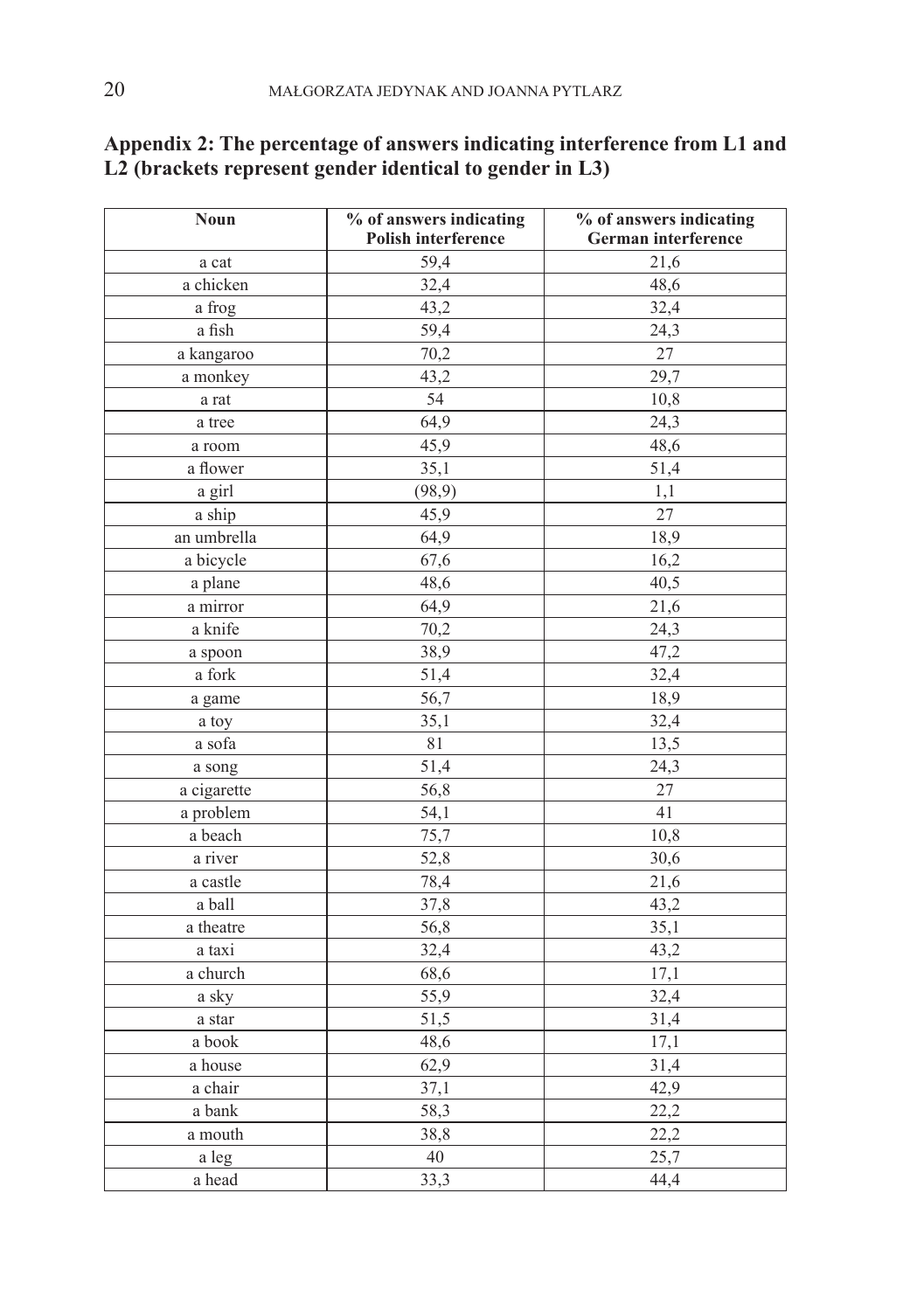| <b>Noun</b>             | % of answers indicating<br>Polish interference | % of answers indicating<br>German interference |
|-------------------------|------------------------------------------------|------------------------------------------------|
| a university            | 57,1                                           | 22,9                                           |
| television              | 37,1                                           | 40                                             |
| Internet                | 40                                             | 54,3                                           |
| football                | 20                                             | 57,1                                           |
| basketball              | 31,4                                           | 48,6                                           |
| volleyball              | 42,9                                           | 37,1                                           |
| tennis                  | 62,9                                           | 31,4                                           |
| hockey                  | 60                                             | 28,6                                           |
| boxing                  | 68,9                                           | 25,7                                           |
| fear                    | 34,3                                           | 42,9                                           |
| world                   | 54,3                                           | $20\,$                                         |
| death                   | 48,6                                           | (25,7)                                         |
| fatherland              | 25                                             | 25                                             |
| fame                    | (47,1)                                         | 23,5                                           |
| luck                    |                                                | 71,4                                           |
| sun                     | (60)                                           | 20                                             |
| moon                    | 55,9                                           |                                                |
| time                    | 25,7                                           | 17,1                                           |
| milk                    | 70,6                                           | 8,8                                            |
| water                   | 40                                             | 42,9                                           |
| wine                    | 44,1                                           | 47,1                                           |
| sauce                   | 59,5                                           | 24,3                                           |
| ice                     | 43,2                                           | 48,6                                           |
| coffee                  | 67,6                                           | 18,9                                           |
| tea                     | 64,9                                           | 16,2                                           |
| a banana                | 56,8                                           | 24,3                                           |
| a potato                | 64,9                                           | 13,5                                           |
| a tomato                | 55,6                                           | 16,7                                           |
| an apple                | 54,1                                           | 29,7                                           |
| butter                  | 59,5                                           | 2,2                                            |
| salt                    | 42,9                                           | 25,7                                           |
| Monday                  | 78,4                                           |                                                |
| Tuesday                 | 75,7                                           |                                                |
| Wednesday               | 24,3                                           | 59,5                                           |
| Thursday                |                                                | 73                                             |
| Friday                  | 81,8                                           |                                                |
| Saturday                | 32,4                                           | 54,1                                           |
| Sunday                  | 35,1                                           | 51,4                                           |
| winter                  | 43,2                                           | (40,5)                                         |
| spring                  | 45,9                                           | 18,9                                           |
| summer                  | 48,6                                           | 24,3                                           |
| autumn                  | 33,3                                           | 33,3                                           |
| average % of answers    | 50,7                                           | 29,1                                           |
| indicating interference |                                                |                                                |